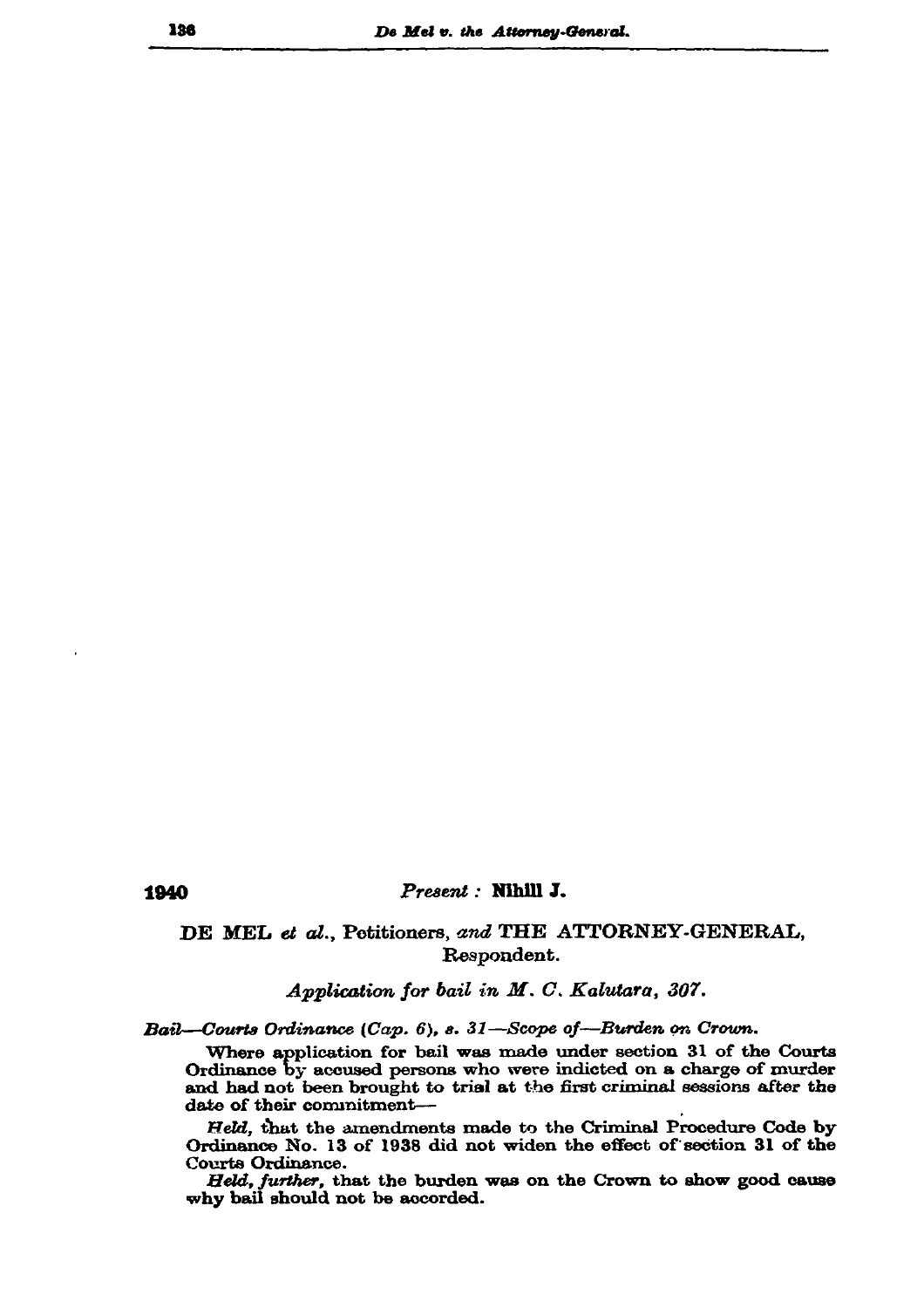TIHIS was an application for bail.

 $H.$  Sri Nissanka (with him  $U.$  A. Jayasundere and Alles), for the petitioners.

G. E. Chitty, C.C., for Attorney-General.

Cur. adv. vult.

August 13, 1940. NIHILL J.-

This is an application for bail on behalf of the three accused in M. C.. Kalutara, No. 307 who have been indicted by the Attorney-General on a charge of murder. Their trial is pending. The grounds of the present application are that the accused having been committed to the Supreme Court for trial by the Magistrate, on February 23, 1940, they might properly have been brought to trial at the next ensuing criminal Sessions of the Western Circuit which were opened at Colombo, on March 20, 1940. and which were closed on July 5, 1940, that not having been so brought to trial it is now the duty of the Court to admit them to bail pursuant to section 31 of the Courts Ordinance (Cap. 6) unless good cause be shown to the contrary.

Mr. Chitty in opposing the application on behalf of the Crown has pointed out that the effect of the amendments made to the Criminal Procedure Code by Ordinance No. 13 of 1938 would be to widen considerably the effect of section 31 (which has not been amended) unless the words " at which such prisoner might properly be tried " are taken to mean that time does not begin to run in a prisoner's favour until he has been served with a copy of the indictment and two weeks have elapsed thereafter. It is of course true that under the old procedure of commitment the date of commitment would have been after the Magistrate had received his instructions from the Attorney-General, that is to say after the Attorney-General had perused the record and made up his mind tofile an indictment.

Now, under the new procedure, some time must necessarily elapse after the Magistrate's commitment before the case can be ready to go before a jury. The Attorney-General may or may not file an indictment or he may send the case back to the Magistrate for further evidence as happened in this case.

I do not however consider that I should be justified in accepting Mr. Chitty's contention. Section 31 contains an important principle safeguarding the liberty of the subject who has a right to be brought to trial with reasonable despatch. It may be that the section is now more favourable to a prisoner in its application than formerly but if that was not the intention of the Legislature the section could have been amended. Neither do I consider that the section in its application to the new procedure can be said to place a serious impediment in the path of the Crown. A period of three weeks is provided between the date of commitment and the first day of the Sessions. True if further evidence is required this may be too short a period in which to get it and to prepare and servethe indictment but cases can and are added to the calendar after a Sessions has begun.

 $9 - H$  16792 (8/68)